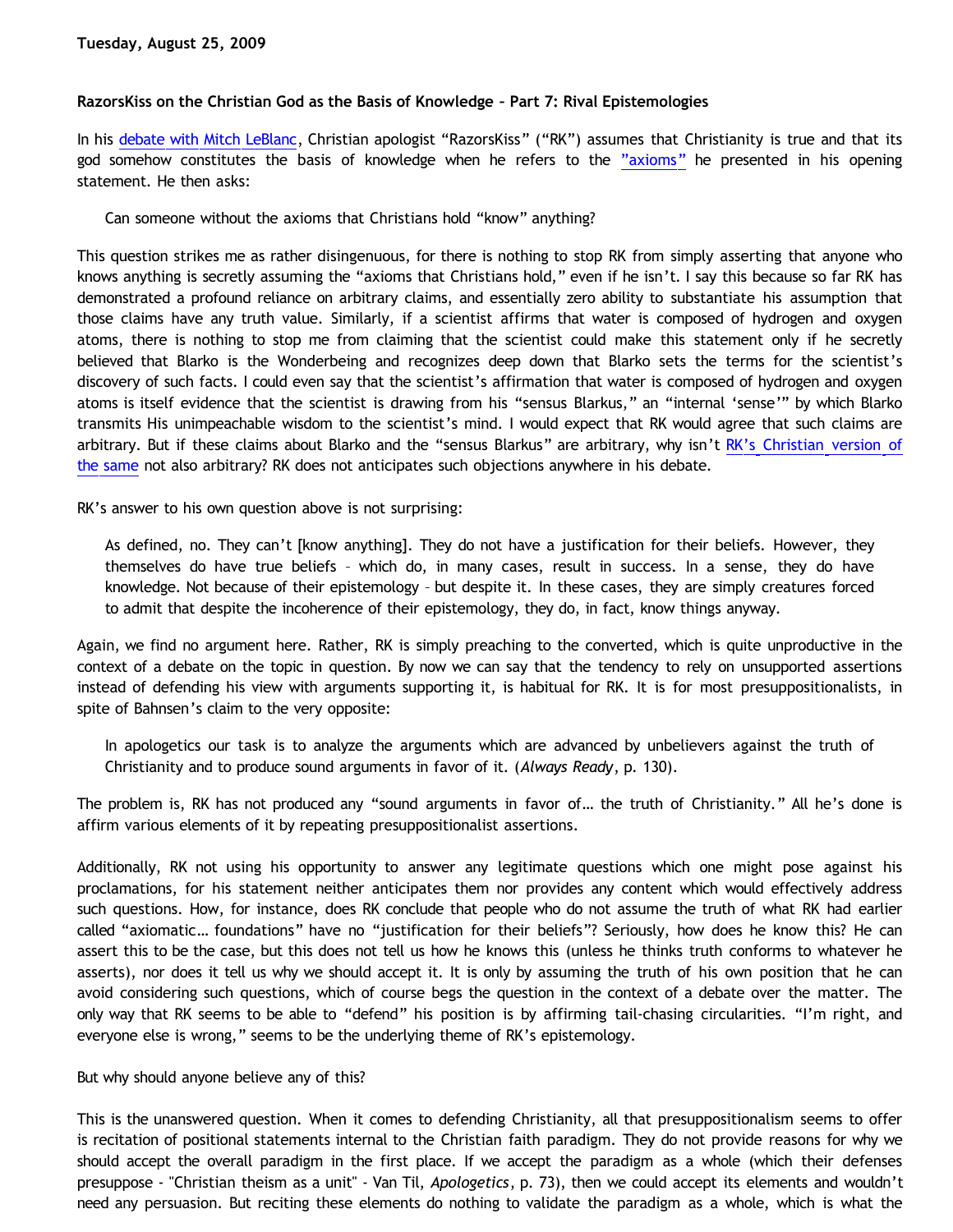apologist has been called to prove.

Like other presuppositionalists, RK recognizes that it would be absurd to deny the "success" of non-Christians' efforts to discover and validate knowledge, since clearly non-Christians do acquire and vindicate knowledge on a daily basis. But the success of non-believers in this area makes presuppositionalists anxious. They naturally feel a need to explain it in terms of their professed beliefs. To do this, they do not pay any mind to the particular epistemological process by which such individuals go about collecting knowledge and validating the knowledge which they discover. Such details are dismissed without a hearing, for a hearing on such matters would not be apologetically expedient. Awareness of those details would of course compel apologists to take on more homework than they could handle. A quick and easy dismissal is to be preferred over a rigorous investigation of how scientists come to such truths (or "beliefs"). So the route of the "naked assertion" (an expression which RK himself uses to dismiss Mitch LeBlanc's endorsement of a position argued by George H. Smith) is the preferred mode du jour, and tomorrow never comes.

So let the presuppositionalist wave away with the flick of the wrist the epistemological methodology by which the scientist came to the conclusion that water is composed of hydrogen and oxygen atoms. The scientist just got lucky is all. His methodology, since it does not kowtow to "Christ," in whom all the "treasures" of knowledge are supposedly " hidden," cannot possibly arrive at the truth. So let's not use the scientist's profane and sin-laden methodology. Instead, let's see how the believer's epistemological methodology leads us to the discovery that water is composed of both hydrogen and oxygen atoms. How does this work? RK pointed to "the Scriptures" as an authoritative source, but unfortunately I could find no passage in the bible which explains how we can discover that water is composed of oxygen and hydrogen. In fact, the bible seems to think that water can be transformed into wine by means of conscious intentions – i.e., without for instance a fruit concoction, yeast, sugars, a period of fermentation, etc. Clearly the scientist's epistemological methodology is insufficient, for he has not discovered how this can be the case. But this does not answer the question before us, which is:

*What is the specifically Christian epistemological process by which one discovers the elemental make-up of water?*

And we can be sure that whatever epistemological process Christianity recommends for discovering the composition of water might be, it cannot be the epistemological process which the non-believing scientist employs (namely reason) to do the same. Bahnsen makes this clear when he makes statements like the following:

...all unbelieving philosophy destroys the possibility of knowledge. (*Van Til's Apologetic: Readings & Analysis*, p. 241)

When it comes to knowing things, then, the unbeliever is an "epistemological" failure; he has no adequate theory, or philosophy, or worldview that makes his knowing intelligible. (Ibid., p. 407)

The unbeliever should not be left with false pretensions: such as, that his problem is merely a lack of information, or that he simply needs to correct some of his syllogisms, or that his experience and thinking are all right as far as they go. In actuality, the unbeliever's espoused principles of thought, reason, and reality would lead to utter intellectual foolishness and destruction (1 Cor. 1:20; Matt. 7:26-27). (*Always Ready*, p. 75)

The testimony of Scripture is clear in the teaching that man cannot come to an understanding of God (and thereby of God's world) by means of his independently exercised reason. (Ibid., p. 87)

It cannot be ignored that repentance and faith are necessary for a knowledge of the truth. (Ibid., pp. 100-101)

The very possibility of knowledge outside of God's revelation (savingly presented in Christ) must be undermined. (Ibid., p. 105)

Etc.

Clearly the presuppositionalist position is that there is a fundamental and system-wide difference between Christian epistemology and any non-Christian epistemology. They are contrary to each other. Moreover, it holds that Christian epistemology is the only one capable of producing knowledge, while all non-Christian epistemologies "lead to utter intellectual foolishness and destruction." As RK puts it, "Christianity's epistemology is the only epistemology possible." This is why one of the steps in the presuppositionalist defense of the Christian faith, is that "the unbeliever's espoused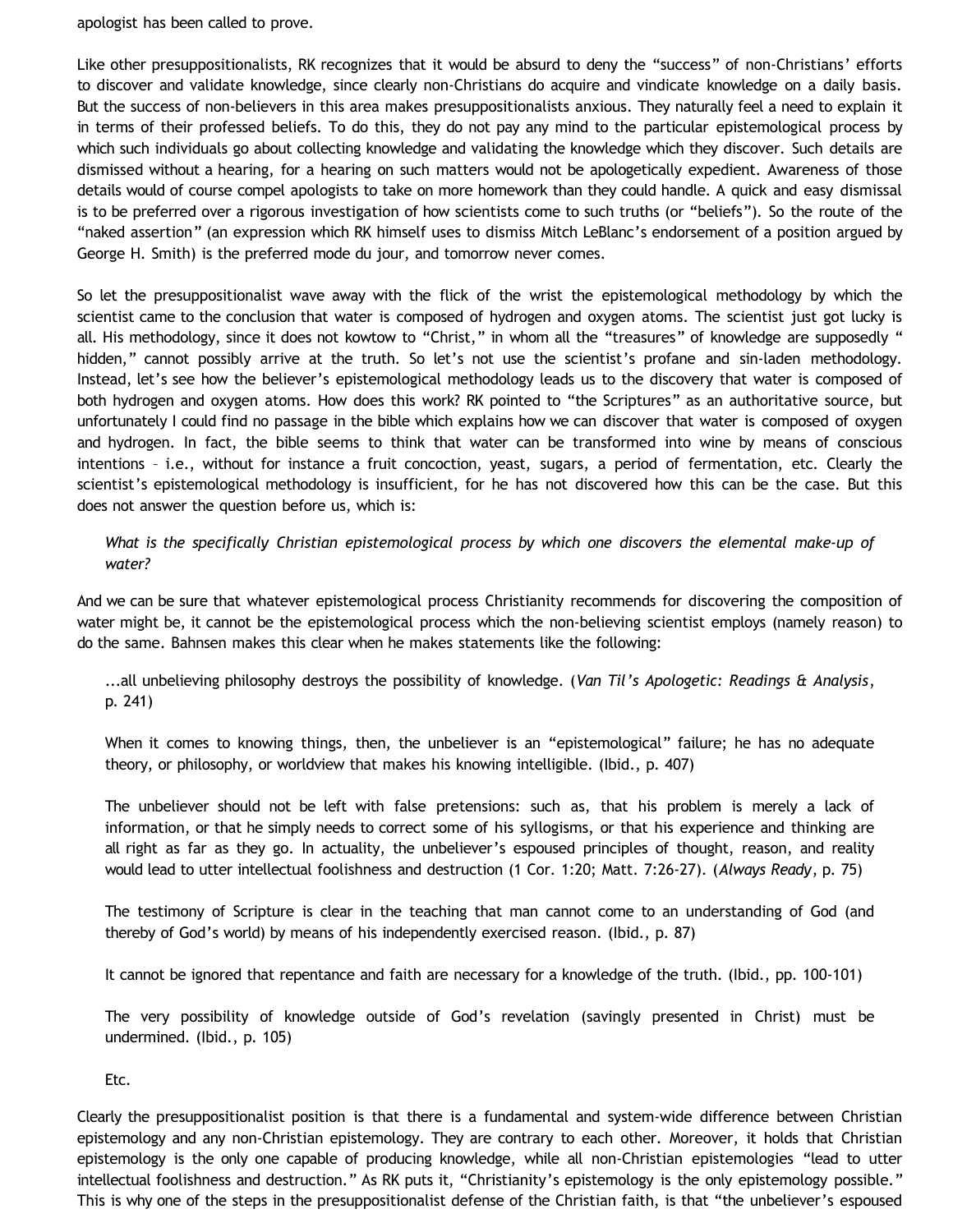presuppositions should be forcefully attacked" and "the unbeliever's claims should be reduced to impotence and impossibility" (*Always Ready*, p. 79).

As with presuppositionalists like Bahnsen, RK acknowledges that non-Christians do in fact have knowledge, however " not because of their epistemology – but despite it." Since he is talking about *all* non-Christian systems, he is including my epistemology in his characterization by implication. However, I found no indication in his portion of the debate that RK has any familiarity with my epistemology, let alone an analysis of it exposing its alleged faults. It is one thing to assert that everyone else is wrong, but another to actually make good on such claims.

I am very curious how this "Christian epistemology" which RK and other presuppositionalists mention, works in discovering and validating knowledge. Since presuppositionalists are emphatic that their epistemological approach to knowledge is fundamentally different from and opposed to any non-Christian epistemology, it must operate differently.

As with Van Til and Bahnsen, RK acknowledges that non-Christians do in fact have knowledge, however "not because of their epistemology – but despite it." Since he is talking about *all* non-Christian systems, he is including my epistemology in his characterization by implication. However, I found no indication in his portion of the debate that RK has any familiarity with my epistemology, let alone an analysis of it exposing its alleged faults. It is one thing to assert that everyone else is wrong, but another to actually make good on such claims.

The epistemology of my worldview, Objectivism, is known as *reason*. It is the faculty by which one identifies and integrates what he perceives. He does this by forming concepts from his awareness of objects which he perceives (as well as subsequent or "higher-level" concepts from previously concepts so formed), and applying the method of logic to the data he gathers in forming those concepts to generate inferences and establish conclusions, both inductively and deductively. This epistemology is explicitly non-Christian, since it rests on the primacy of existence, while the Christian worldview indisputably rests on the primacy of consciousness. So "Christianity's epistemology" cannot be identical to the epistemology of reason, nor can it be essentially similar, for the epistemology of reason is a non-Christian epistemology (belonging to and stemming from a worldview which is consistently non-theistic in nature), while (as RK claims) the Christian position holds that "the Triune God of Scripture is not only the proper grounds for all knowledge – but the only possible grounds for all knowledge," that "every possible foundation for every way of thinking not in accordance with His perfect ordinance is utter, absolute folly," and that "any claimant contrary to Christian epistemology is therefore denied by definition."

Given these fundamental and profound differences between "Christianity's epistemology" and the epistemology of reason, it would be helpful if Christians could articulate in detail just what their epistemology would recommend in the case of discovering the atomic composition of water. The scientist uses the epistemology of reason to discover the atomic composition of water and validate his conclusion that it is composed of hydrogen and oxygen. But presuppositional apologist Richard Pratt tells us that "reason is not the judge of truth" (*Every Thought Captive*, p. 74). Bahnsen confirms that the use of reason works against truth when he writes:

Man uses his reason, not to glorify god and advance His kingdom, but to rise up in arrogant opposition to the knowledge of God (2 Cor. 10:5). (*Always Ready*, p. 46)

So when the scientist uses reason discover the atomic composition of water and concludes that it consists of hydrogen and oxygen atoms, he is "ris[ing] up in arrogant opposition to the knowledge of God."

What is Christianity's alternative that the scientist should be using in place of reason? It cannot recommend reason, and this is clearly understandable when Bahnsen exclaims:

In *principle*, and according to what they *profess*, the basic worldviews – the fundamental presuppositions – of the Christian and non-Christian conflict with each other at every point. (*Always Ready*, p. 120)

So "Christianity's epistemology" and the epistemology of reason must "conflict with each other at every point." Again, here are the points belonging to the epistemology of reason with which "Christianity's epistemology" must "conflict":

- beginning with perception (our means of acquiring awareness of the world)
- Integrating objects perceived into concepts (basic concept-formation)
- Integrating lower-level concepts into higher-level concepts (abstraction from abstractions)
- Application of logic to the data we gather from what we perceive and integrate into concepts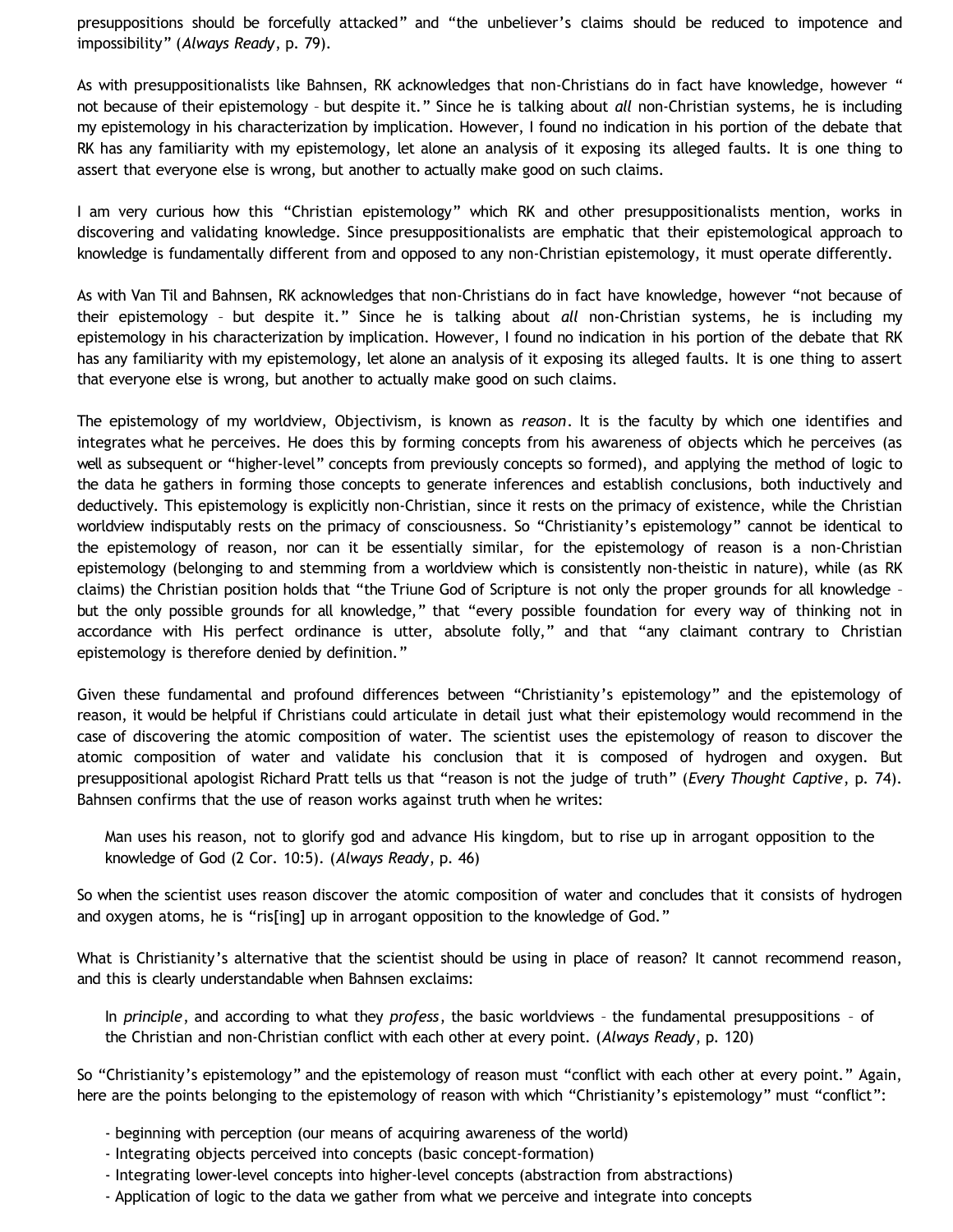- Generating inferences from the application of logic to data gathered from the world
- Establishing conclusions by validating all the steps from perception through the inferential process

Generally speaking, this is how the scientist discovered that water was composed of hydrogen and oxygen atoms. He applied the scientific method, which is the application of the epistemology of reason to specific inquiries about objects he discovers in the world. It is a *human* method, since its principles are suited to the nature of *human* consciousness. There is no deference to "divine revelation" involved here, so it must be opposed to "Christianity's epistemology."

Since the scientist who concludes that water is composed of hydrogen and oxygen atoms is relying on a *human* method which is not governed by divine revelation, it may be the case that his conclusion that water is composed of oxygen and hydrogen is completely wrong. In fact, this is what we should expect if his epistemology is faulty, which RK is claiming. A faulty epistemology will not produce reliable results, right? But how can one fault a divinely inspired epistemology? Since RK denies the validity of the scientist's epistemology, he should identify and explain the steps which Christian epistemology would recommend us to take in order to discover the atomic make-up of water. I for one would like to see this, for I've always relied on the epistemology of reason, which does not draw from the source of "divine revelation." Since the scientist's methodology is supposedly faulty, we should expect that whatever methodology RK proposes in place of it to be fundamentally dissimilar to the scientist's epistemology. But until he divulges it, we are left in the dark. And isn't that ironic? Christ supposedly brought light to the world (cf. John 12:46), and yet when we ask Christ's representatives to shine this light, we only get darkness. Why is that? It cannot be because we do not see, for clearly we see, and we know the difference between light and darkness (if we didn't, these concepts would be meaningless, and yet Christianity expects us to understand them). Indeed, I'm asking to see the "light" of "Christian epistemology"! Yet contrary to the promises we read in "the Scriptures" (cf. John 16:24), we do not receive. The believer comes back void, empty-handed and unprepared to assist in such inquiries. This is not the scientist's fault. Nor is it the non-Christian's problem.

### by Dawson Bethrick

Labels: [Knowledge,](http://bahnsenburner.blogspot.com/search/label/Knowledge) [Presuppositional Gimmickry,](http://bahnsenburner.blogspot.com/search/label/Presuppositional%20Gimmickry) [Primacy of Existence](http://bahnsenburner.blogspot.com/search/label/Primacy%20of%20Existence)

*posted by Bahnsen Burner at [10:00 AM](http://bahnsenburner.blogspot.com/2009/08/razorskiss-on-christian-god-as-basis-of_25.html)*

### **4 Comments:**

[madmax](http://www.blogger.com/profile/14375140131881725965) said...

#### Dawson,

This was an excellent discussion of the epistemological grounding of knowledge. I don't know if you have read it but Andrew Bernstein dealt with something similar in his criticism of Rodney Stark's deceptively titled book 'The Victory of Reason' which is dedicated to the argument that Christianity is the source of the West's greatness. The section entitled "Philosophy" gives a comparison of Christianity's fundamental premises and the rational premises which are needed for science to exist. Stark was making similar arguments to the ones made by RK.

<http://www.theobjectivestandard.com/issues/2006-winter/tragedy-of-theology.asp>

# [August 25, 2009 3:57 PM](http://bahnsenburner.blogspot.com/2009/08/1241505329681687587)

[madmax](http://www.blogger.com/profile/14375140131881725965) said...

Faith in reason - comment 1

Also, I have follow up information on the question I posed to you a few posts back. I asked you if you have ever written on the religious claim that a person must have "faith in reason." I have encountered this claim a few times in the past from either Christian apologists (Rodney Stark is one) or from religious conservatives but I could not find any one commenter that made a well reasoned argument.

So I went to a popular conservative blogger that often blogs on the failure of "materialists" to account for "spiritual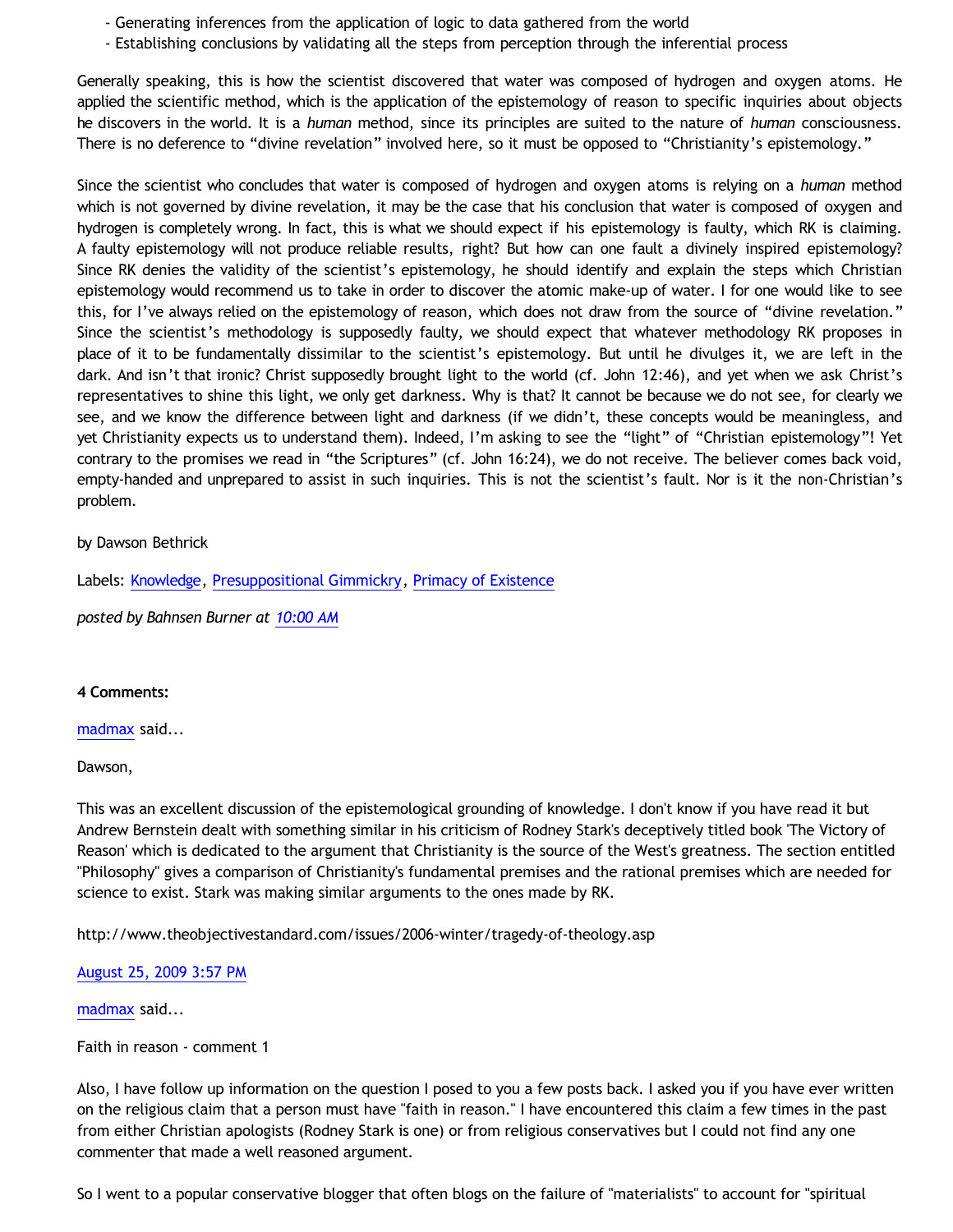realities" and properly account for a "rational approach to faith." Sure enough, there is very recent blog post which deals exactly with this subject. I'm not going to hot link to it because these PaleoCons are nuts and I want to spare you the headaches so I will break up the link:

[http://www.amnation\(dot\)com/vfr/archives/014054\(dot\)html](http://www.amnation(dot)com/vfr/archives/014054(dot)html)

Remove the "dots" and replace them with actual dots (.).

The questioner asks Auster to give a definition of faith. Auster goes on to say that "belief in the absence of evidence" is a "materialist" and "rationalist" answer. He gives his answer which seems to argue from the Thomistic perspective that rational inference leads to the logical conclusion that a transcendent realm exists. Here is a portion of his answer:

"So if faith has a good definition, it can't just be "belief in the absence of evidence." There has to have been something real there that made us believe in the first place. The problem is that spiritual things are not simply "there," like a physical object. We apprehend things about them, each moment we apprehend something different, or we stop apprehending anything. But the point is that there is or has been an apprehension of a reality, and we don't see it all, yet we've seen enough of it that we believe in its truth and we stay loyal to that truth. Faith is a committed relationship with something we partly see, but don't completely see. Having seen enough of it to believe that it is true, we maintain that relationship, the orientation of our selves toward that thing."

End of post 1

[August 25, 2009 4:20 PM](http://bahnsenburner.blogspot.com/2009/08/3997332000584899108)

[madmax](http://www.blogger.com/profile/14375140131881725965) said...

If you have time I would read the other comments posted by his readers. One of them bases his argument that reason is incomplete on the all too frequent claim that induction is logically unsound:

"Ultimately, to believe almost anything beyond "I am", you must rely on some belief in something unprovable, i.e., that the universe has laws which hold over all space and all time. This may seem obvious (as with any common sense), but can you prove that, say, the law of gravity will hold tomorrow? You cannot. You can merely state that the law of gravity has always held in all the cases we have observed in the past."

# Another reader posts this:

"The rational part of my faith is an inference from a combination of material evidence and nonmaterial experiential evidence. Though materialists rule nonmaterial experiential evidence out of bounds, I rule it as fully in bounds, and I condemn them for their arrogance and willful ignorance in refusing to admit into evidence such universally acknowledged experiential facts as the existence of human consciousness."

When these theists use the expression "non-material experiential evidence" they are referring to consciousness I believe. They view consciousness as non-material and thus as supernatural. So to them, it seems, that consciousness is partly a faith based process.

# Auster further says:

"the very premises on which science is based are not themselves provable by science, and that science depends on non-falsiable assumptions. Therefore the attempt some have made to exclude from knowledge all non-falsiable assertions is false."

In one sense, I think Auster is right here in that science is based on non-falsifiable assumptions - namely the Objectivist axioms. Now that I think about it, it seems that Auster is in agreement with RK that the axioms are supernatural in origin.

Anyway, the argument "faith in reason" is a dangerous one and I bring it to your attention so that if you chose to blog on it you can dissect it with you skilled epistemological scalpel. Auster's post will give you a good sense of more Thomistic Apologetic arguments offered for faith.